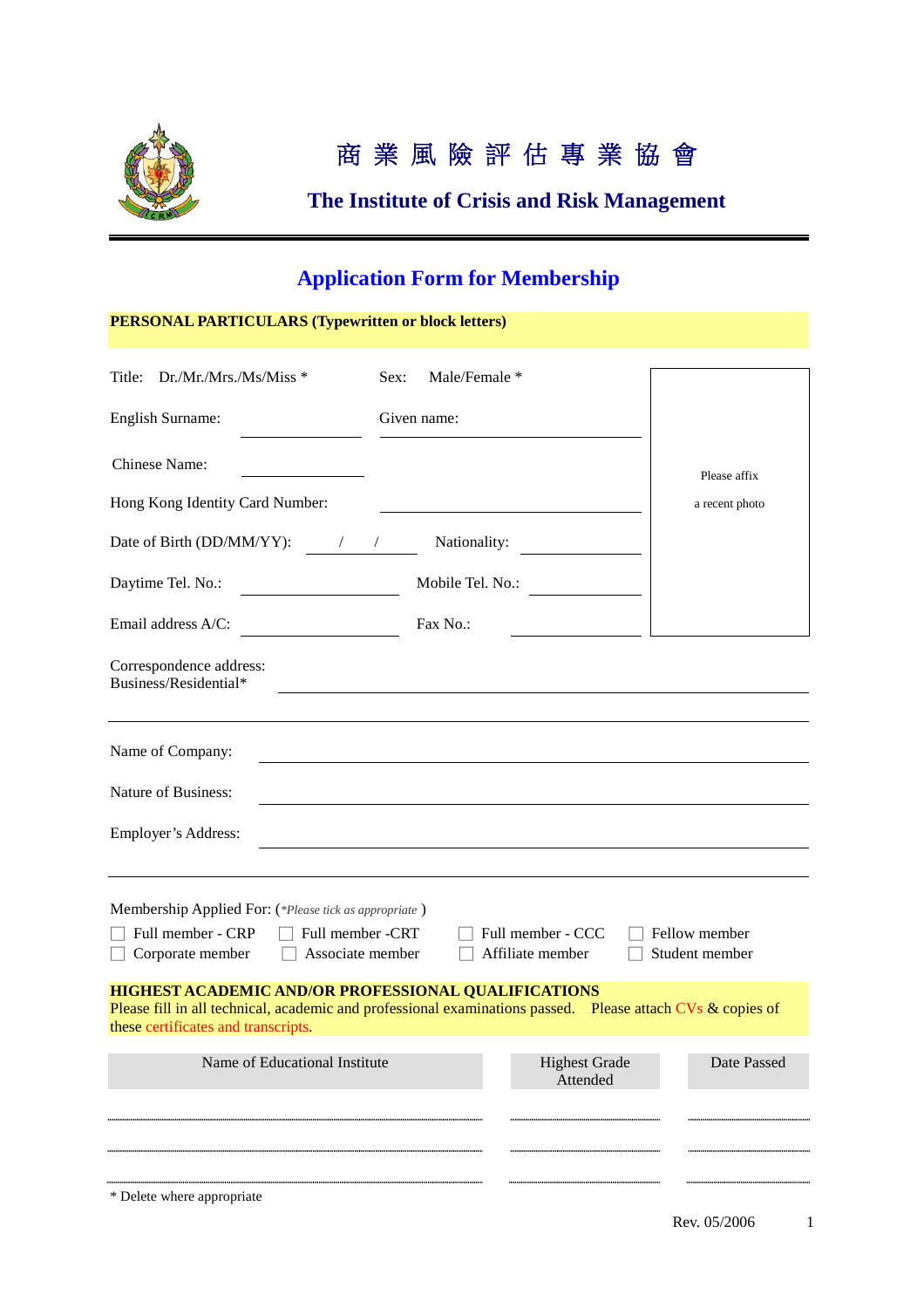|                           | Membership of Professional Institutions or Awarding Authorities     |          |                                                |                                        |
|---------------------------|---------------------------------------------------------------------|----------|------------------------------------------------|----------------------------------------|
|                           | Name of Professional or Awarding Authorities                        |          | Designation by<br>Application /<br>Examination | Date Admitted                          |
| <b>WORKING EXPERIENCE</b> |                                                                     |          |                                                |                                        |
| Organization              | Position                                                            |          | Key Management<br>Responsibilities *           | Date (from/to)<br>$(min 3 years or +)$ |
|                           | * Please attach a separate sheet if space provided is insufficient. |          |                                                |                                        |
| <b>REFEREE</b>            |                                                                     |          |                                                |                                        |
| Name of Referee (1)       | Company Name                                                        | Position | Professional<br>Designation                    | Telephone no.                          |
| Name of Referee (2)       | Company Name                                                        | Position | Professional<br>Designation                    | ________________<br>Telephone no.      |
|                           |                                                                     |          |                                                | ----------------                       |

Note: Applications for full member of CRP / CRT, at least one referee is needed. For fellow member, two referees are needed.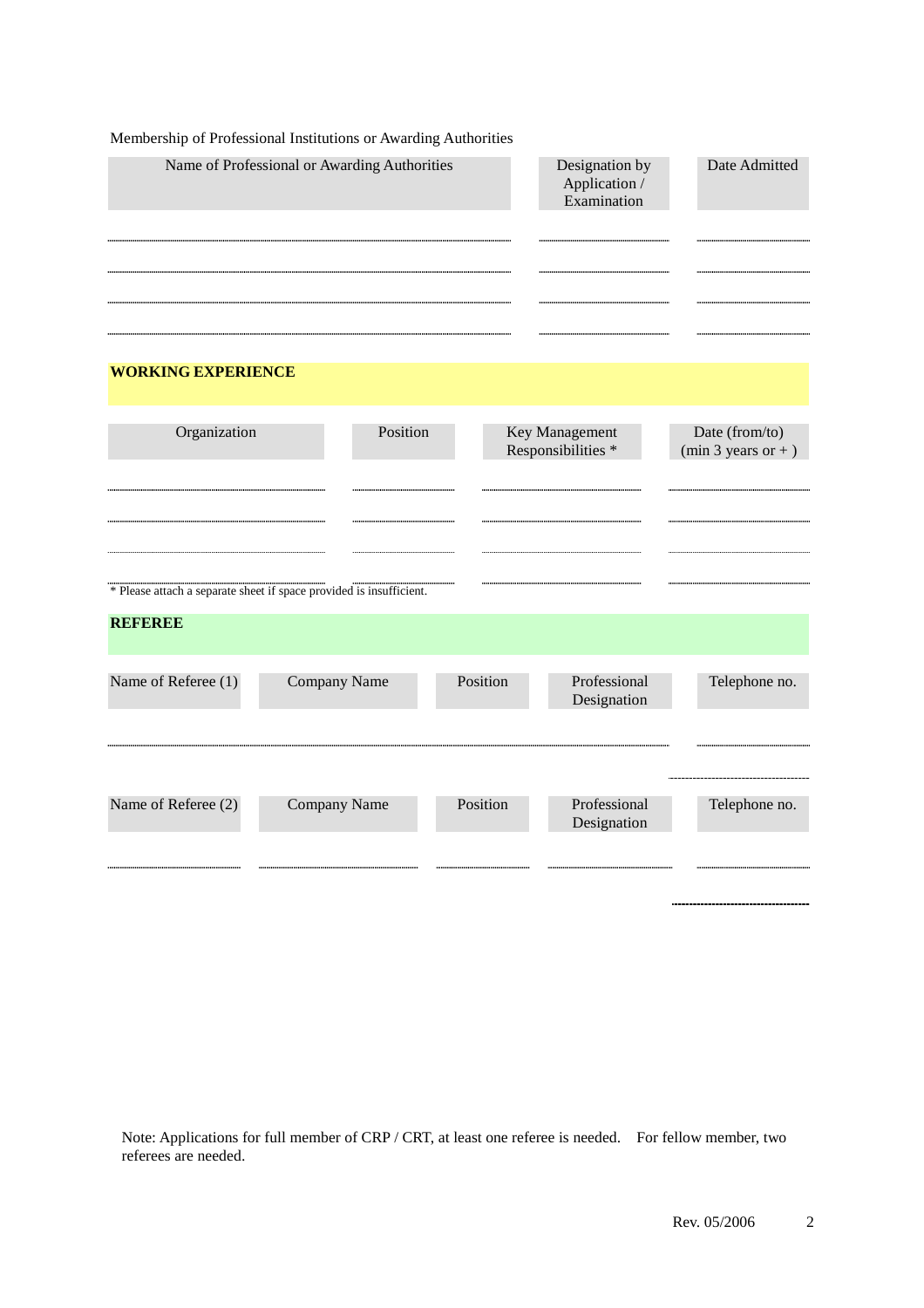#### **APPLICATION FOR SPECIAL EXEMPTIONS**

Under special circumstances, an applicant, who wishes to apply for exemption from any module, assessment or examination, must submit his/her applications together with the following documents for consideration and approval:

(a) Documentary evidence such as academic record, transcript results, or certified documents.

(b) A detailed description of the course syllabus, or module(s) or thesis.

| <b>Exemption Applied For</b>                        | State the Course / Programme / Institution<br>You have taken | Month/Year<br><b>Qualification Obtained</b> |
|-----------------------------------------------------|--------------------------------------------------------------|---------------------------------------------|
|                                                     |                                                              |                                             |
|                                                     |                                                              |                                             |
| <b>AREAS OF SPECIALISATION</b>                      |                                                              |                                             |
|                                                     |                                                              |                                             |
| Name of Client / Company &<br><b>Contact Number</b> | Project Title / Description of Work<br>Undertaken            | Role Held & Duration<br>M. P. A.            |
|                                                     |                                                              |                                             |
|                                                     |                                                              |                                             |
|                                                     |                                                              |                                             |
|                                                     |                                                              |                                             |

Photocopy and make additional sheets if needed

M: Managing a risk management and/or crisis project

P: Participating and leading the work in one part of the risk management and/a crisis project

A: Assisting in the project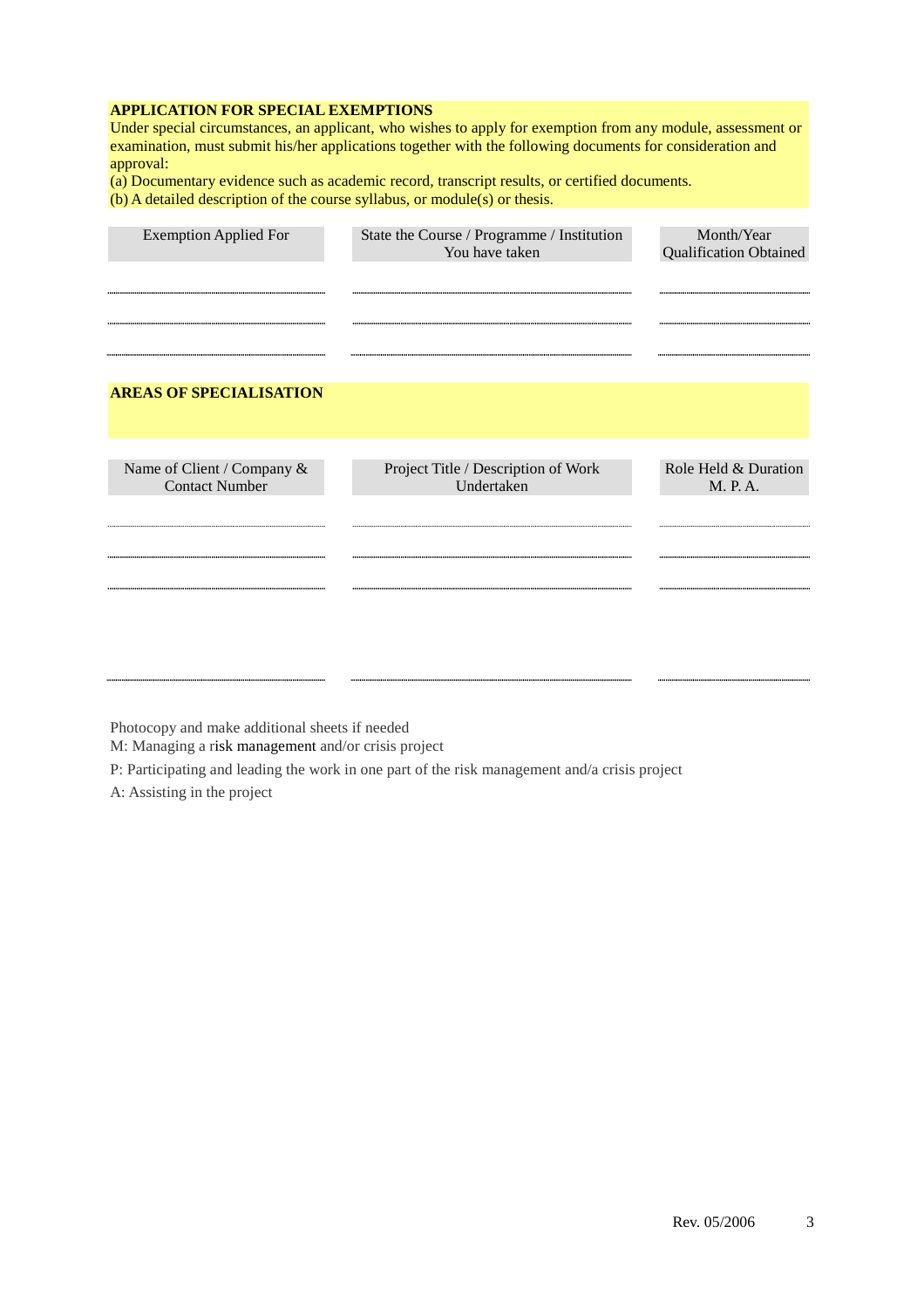## **FEES**

|                                                                                               | <b>HK DOLLARS</b>                                                                           | <b>HK DOLLARS</b>    | <b>For Office Use Only</b>                                                                                                                                                                                                         |
|-----------------------------------------------------------------------------------------------|---------------------------------------------------------------------------------------------|----------------------|------------------------------------------------------------------------------------------------------------------------------------------------------------------------------------------------------------------------------------|
| Membership<br><b>Categories</b>                                                               | <b>Entrance and</b><br><b>Assessment fee</b><br>(One-off joining fee<br>and non-refundable) | Annual<br>Membership | Application No.:<br>Date form received:<br>Qualification verified :<br>Management Experience:<br>Professional record verified:<br>Recommendations & Conclusion:<br><b>Admission Committee:</b><br><b>Standing Council Members:</b> |
| Full Member - CCC                                                                             | 3000                                                                                        | 2000                 |                                                                                                                                                                                                                                    |
| Full Member - CRP                                                                             | 3000                                                                                        | 600                  |                                                                                                                                                                                                                                    |
| <b>Full Member - CRT</b>                                                                      | 3000                                                                                        | 1000                 | <b>Membership category:</b>                                                                                                                                                                                                        |
| <b>Fellow Member</b>                                                                          | 3000                                                                                        | 1000                 | <b>Graduate Member</b>                                                                                                                                                                                                             |
| <b>Associate Member</b>                                                                       | 500                                                                                         | 200                  | <b>Associate Member</b>                                                                                                                                                                                                            |
| <b>Graduate Member</b>                                                                        | 300                                                                                         | 150                  | Affiliate Member                                                                                                                                                                                                                   |
| Affiliate Member                                                                              | 200                                                                                         | 100                  | Corporate Member                                                                                                                                                                                                                   |
| <b>Certified Professional</b><br>Mediator-CPM<br><b>Certified Continuity</b><br>Planner - CCP | 4000                                                                                        |                      | Full Member CRP / CRT<br>/CCC/CPM/CCP                                                                                                                                                                                              |
|                                                                                               |                                                                                             |                      | <b>Fellow Member</b>                                                                                                                                                                                                               |
|                                                                                               | Total                                                                                       |                      | Fees received:<br><b>HKS</b><br>Secretariat                                                                                                                                                                                        |
|                                                                                               |                                                                                             |                      |                                                                                                                                                                                                                                    |

## **SUBMISSION**

After completing this Application Form, please send the form together with a cheque being application fee and made payable to "The Institute of Crisis and Risk Management". Please send the photocopies of your supporting documents to ICRM. **No** original document is needed at this stage.

#### **The Institute of Crisis and Risk Management**

Unit 2002, 20/F., Tower A, New Trade Plaza, 6 On Ping Street, Shatin, New Territories, **Hong Kong.**

Telephone: (852) 3521 0798 Facsimile : (852) 3690 5302 Or (852) 2723 5862 E-mail : info@icrmasia.com Website: www.icrmasia.com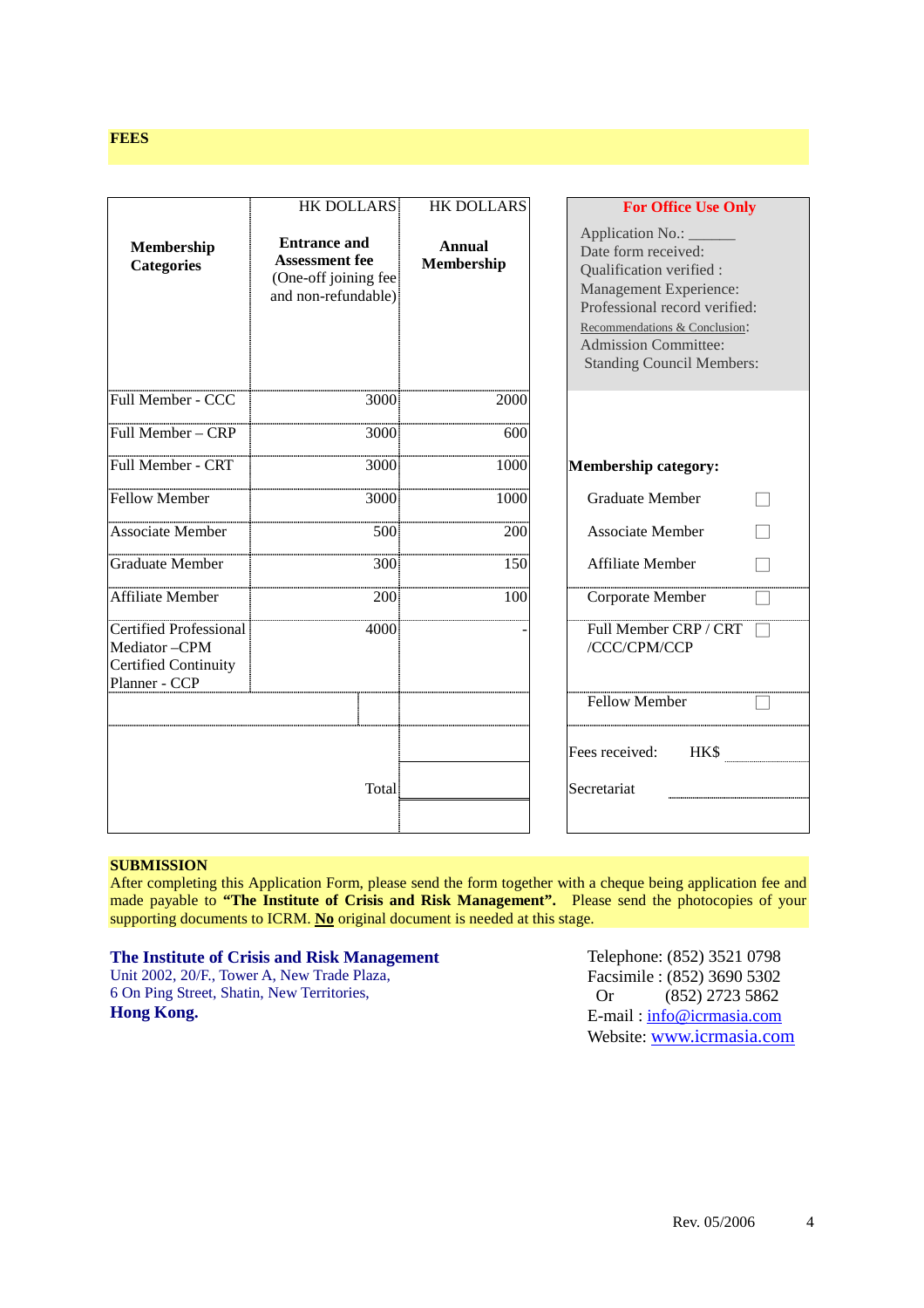## **DECLARATION**

- 1. I declare that all information given in this Application Form and the attached documents are to the best of my knowledge and belief. It is true, accurate and complete.
- 2. I agree to observe and abide by the Code of Conduct and Professional Ethics of The Institute of Crisis and Risk Management ("ICRM"). In the event of my resignation/termination/cancellation from membership, I agree to pay all arrears of subscription due to ICRM to the date of the surrender of my membership certificate.
- 3. Annual membership fee is payable at the beginning of each graduation date. Please refer to <Membership Category> via ICRM Website (www.icrmasia.com) for the latest fee

Signature: (Signed by the Applicant) Date: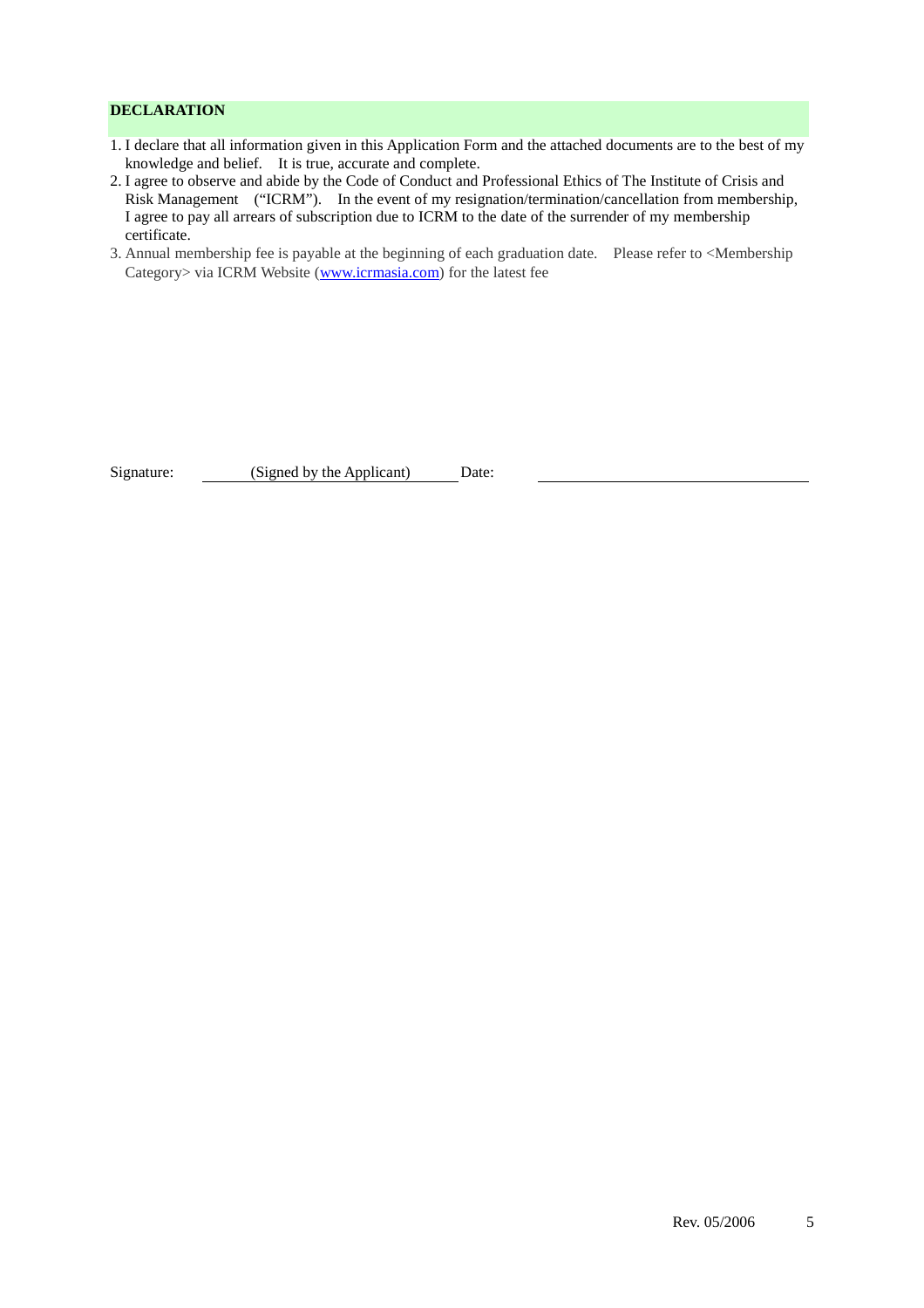## **APPLICATION PROCEDURES**

#### **1. Application**

A membership application can be done in person or by mail to ICRM by completing the Application Form together with the application fees and relevant supporting documents.

#### **2. Application Form**

Application Form may be either:

- downloaded from the ICRM website http://www.icrmasia.com; PDF format, or DOC format; or
- obtained in person at the ICRM office during office hours.

#### **3. Checklist for Application**

Applicant must fulfill the following requirements before processing his/her application form:

- Application Form signed and dated; and a brief CV;
- Application fee enclosed and cleared;
- Your recent photos;
- Copy of Hong Kong Identity Card; China Identity Card or Social Security Number;
- Supporting documents for academic qualifications and key management experience or responsibilities enclosed;
- Two Referees with professional designation to support the applicant's academic qualifications, management experience and/or professional designation(s); and
- Application for Fellow Membership, please provide a statement of significant recognized contribution to the profession and/or the community, which should be certified by referees and /or recommended by the standing council members of the ICRM.

Please note that only complete applications will be processed and reviewed by the Admission Committee of the ICRM.

## **4. Submission**

 Applicant must submit his/her application form together with a crossed cheque made payable to "**The Institute of Crisis and Risk Management**" at:

Unit 2002, 20/F., Tower A, New Trade Plaza,

6 On Ping Street, Shatin, New Territories,

Hong Kong.

Upon receipt of the Application Form, the applicant will be informed in due course by email.

## **5. Notification of Application Result**

 Results of Applications will be sent to the applicants within ONE MONTH upon receipt of application

#### **6. Unsuccessful Application**

- For unsuccessful applications, no refund of payment (administration fee, entrance fee and assessment fee) will be made but substitution will be accepted in writing.
- The annual membership fee or other paid fees will be refunded to the unsuccessful applicant..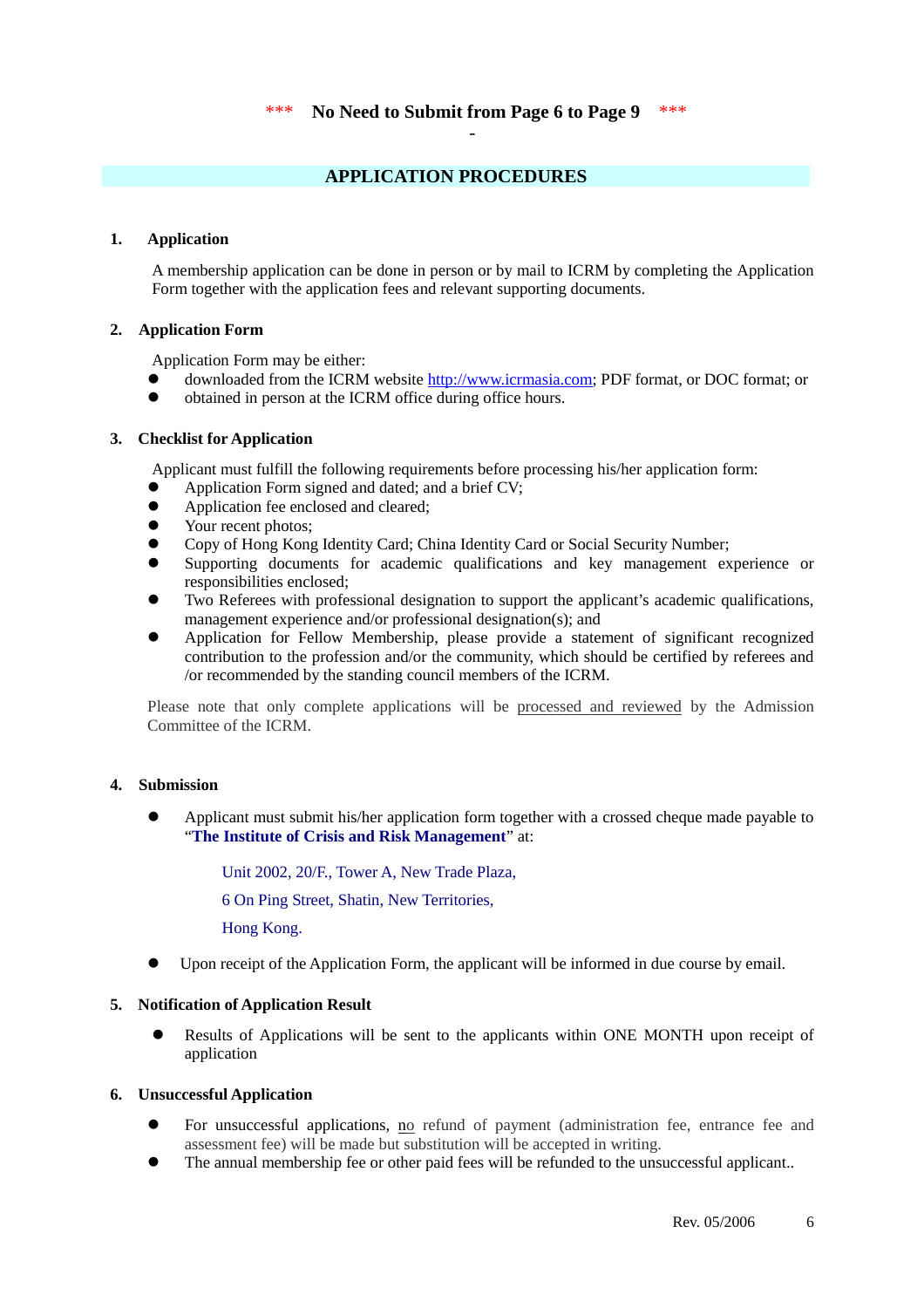#### **7. Use of Information**

The information you provide to ICRM will be used for the purpose of administering enrolments and facilitating the execution of the training and development programmes. It may also use for the promotion of other ICRM functions and publications in future, if you do not want receive any our promotional materials in future. Please advise us in writing.

## **CODE OF CONDUCT AND PROFESSIONAL ETHICS**

#### **The ICRM - Code of Conduct and Ethics**

This Code of Conduct and Ethics signifies a voluntary assumption by members of the obligation of self-discipline above and beyond the requirements of the law. Member shall abide by all professional ethics and service, and proclaims that, in return for the faith that the public places in them, the members accept the obligation to conduct their practices in a way that will be beneficial to society.

Any member, except council members, in ICRM has no right to vote in the Board of Directors and/or The Council Committee Office. The tenure of office for Honorary Executive Council Members will normally last for two years. After expiration, a formal invitation and/or nomination that members should be considered for an official Council position.

The number of Members with which the Institute proposes to be registered is unlimited.

For the purpose of the Institute, there shall be different grades of memberships. (Please refer to the Application & Membership for details.) Members admitted to membership in such grade shall be entitled to use the initials. Membership of any grade of the Institute shall be personal to the Member only and shall not be transferable. The annual subscriptions payable by all classes of Members shall be such as may from time to time be determined by the Institute.

The Institute shall also have power at its discretion to discontinue admissions to any class of membership not bearing Corporate Members or to close down any such class or classes.

Applicants for admission to the Membership shall possess the necessary qualifications appropriately to the grade into which they are admitted.

Every member of the Institute shall be bound to further, to the best of his ability, the objects, interests and integrity of the Institute and shall observe all the Institute's Rules of Code of Professional Conduct.

- A member of the Institute shall cease to be a Member:
- a) if such Member resigns by giving notice in writing of *resignation*
- b) if such Member becomes of *unsound mind*
- c) if such Member *fails to renew his/her annual subscription fee*
- d) if such Member otherwise *ceases to qualify* for membership
- e) if such Member's *conduct have been prejudicial to interests of the Institute*
- f) if such member *violates any regulations of code of conduct and professional ethics*.

## **Code of Ethics**

a) To conduct myself with Honesty, Integrity, Professionalism and uphold the highest moral principles and avoid any conduct detrimental to my Profession.